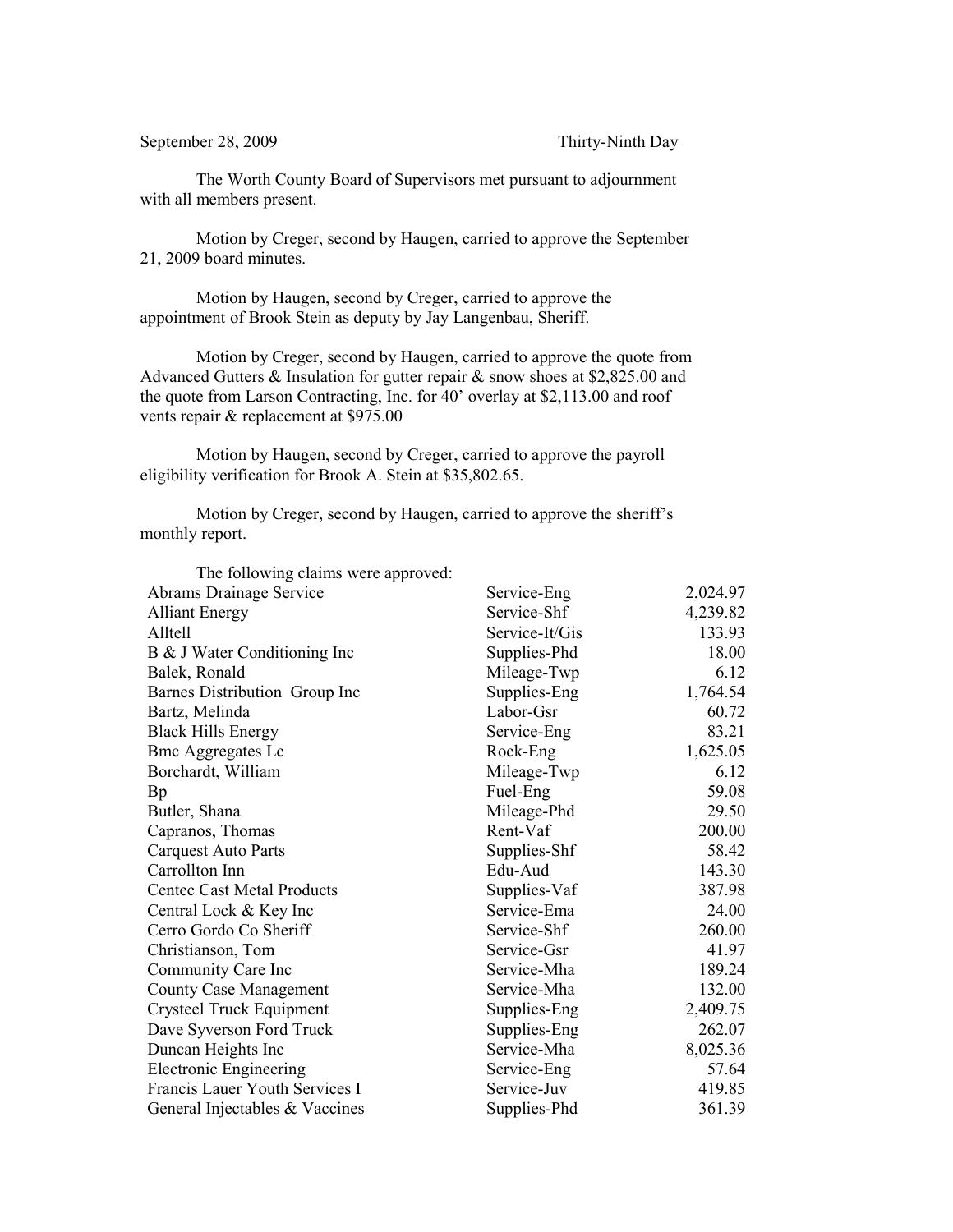| Glaxosmithkline                | Supplies-Phd   | 544.82    |
|--------------------------------|----------------|-----------|
| <b>Grafton Fire Department</b> | Training-Ems   | 310.00    |
| Greve Law Office               | Rent           | 300.00    |
| Hackbart, Philip E.            | Mileage-Twp    | 4.08      |
| Hanson, Jeanette               | Mileage-Hha    | 50.00     |
| Hartman, Lisa                  | Mileage-Phd    | 20.00     |
| Hawkeye Foodservice Dist       | Supplies-Shf   | 402.60    |
| Hsemd                          | Edu-Ema        | 125.00    |
| Huftalin, Raymond              | Exp-Ema        | 131.17    |
| I Wireless                     | Service-Shf    | 635.36    |
| Iowa Office Supply Inc         | Supplies-Eng   | 95.94     |
| Iowa Secretary of State        | Fee-Shf        | 25.00     |
| Isac Group Health              | Cobra Ins Prem | 2,091.00  |
| Johnson, Hal                   | Rent           | 940.00    |
| Lake Mills Seed House          | Supplies-Eng   | 354.75    |
| Low's Standard                 | Fuel-Asr       | 64.49     |
| Marshall & Swift Inc           | Service-Eng    | 48.98     |
| Martin Marietta Aggregates     | Supplies-Eng   | 1,502.13  |
| Mc Neilus Steel Inc            | Supplies-Eng   | 3,553.28  |
| <b>Medical Arts Press</b>      | Supplies-Phd   | 38.20     |
| Mental Health Center           | Service-Mha    | 4,314.35  |
| Mitchell Co Care Facility      | Service-Mha    | 2,328.10  |
| North Iowa Reporting           | Service-Att    | 151.35    |
| Northwood Anchor               | Service-Sdp    | 174.00    |
| Northwood Electric Inc         | Service-Gsr    | 52.46     |
| Northwood Lumber Co            | Supplies-Gsr   | 61.53     |
| Northwood True Value           | Supplies-Gsr   | 90.44     |
| Olsen Implement Co             | Supplies-Eng   | 49.85     |
| <b>Opportunity Village</b>     | Service-Mha    | 140.40    |
| Parmley, Jerry                 | Mileage-Vaf    | 139.23    |
| Quill Corporation              | Supplies-Phd   | 116.98    |
| Qwest                          | Service-Eng    | 1,677.68  |
| Randall Ready Mix Llc          | Supplies-Eng   | 552.76    |
| Reindl Repair                  | Service-Shf    | 1,130.95  |
| Rohne, Joel                    | Mileage-Aud    | 110.67    |
| Rugland, Arlow                 | Well Plug-San  | 155.00    |
| Schultz, Dale                  | Mileage-Twp    | 4.08      |
| Schultz, Jane                  | Service-Att    | 469.50    |
| Scott Van Keppel Llc           | Supplies-Eng   | 2,953.25  |
| South Minnesota Lubes          | Supplies-Eng   | 2,205.93  |
| <b>Staples Credit Plan</b>     | Supplies-Phd   | 90.49     |
| Superior Lamp                  | Supplies-Eng   | 527.49    |
| T & S General Hauling          | Service-Sdp    | 430.00    |
| Terminal Supply Co.            | Supplies-Eng   | 314.54    |
| The Sidwell Company            | Service-Dap    | 1,250.00  |
| Thomas, Dylan                  | Service-Mha    | 90.00     |
| Tuttle, Tim                    | Exp-Eng        | 80.94     |
| Unique Paving Materials Corp.  | Supplies-Eng   | 244.13    |
| Us Cellular                    | Service-Asr    | 28.16     |
| Vanguard Appraisals Inc        | Service-Asr    | 33,350.00 |
|                                |                |           |